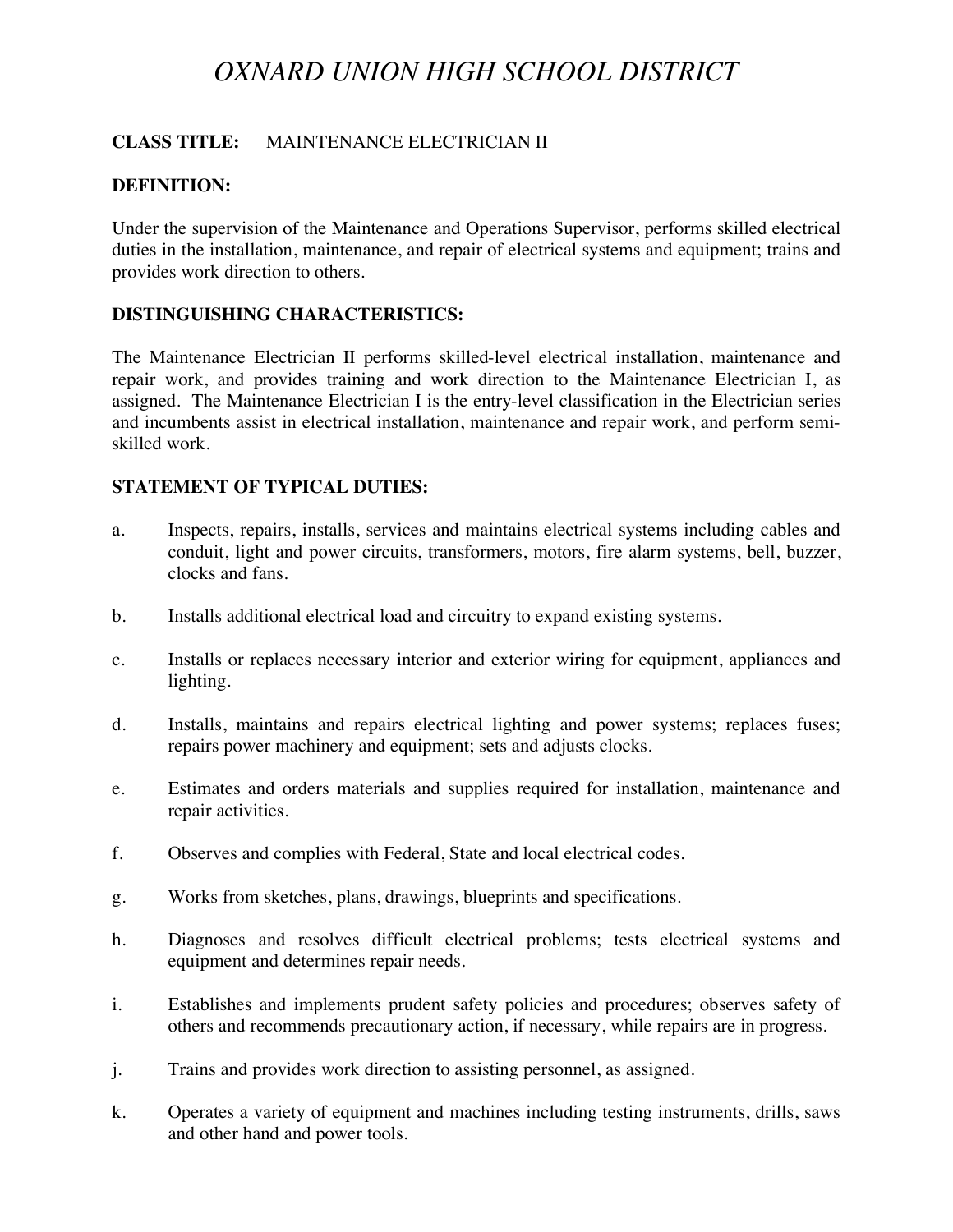- l. Maintains routine records related to assignments and work completed.
- m. Provides assistance to other maintenance trades projects as assigned or as necessary.
- n. Performs other related tasks and assumes responsibilities as may be assigned by proper authority.

Maintenance Electrician II - continued page 2

### **KNOWLEDGE AND ABILITIES:**

#### Knowledge of:

 Methods, materials, tools and equipment used in electrical installation, maintenance and repair work.

Electrical theory and principles.

Electrical codes and their proper implementation.

Proper methods of storing equipment, materials and supplies.

Technical aspects of field of specialty.

Appropriate safety practices and procedures.

## Ability to:

 Perform skilled electrical installation, maintenance and repair work. Operate a variety of tools, equipment and machines utilized in the electrical trade safely and efficiently. Work from blueprints, shop drawings and sketches for electrical work. Make arithmetic calculations quickly and accurately. Analyze situations accurately and adopt an effective course of action. Understand and follow oral and written directions. Communicate effectively with others. Observe and comply with electrical codes and regulations. Train and provide work direction to others.

Establish and maintain cooperative and effective working relationships with others.

## **EDUCATION AND EXPERIENCE:**

Any combination equivalent to: sufficient training and experience to demonstrate the knowledge and abilities listed above and one year journey-level experience in the electrical trade.

## **PHYSICAL CHARACTERISTICS:**

Must be able to bend, stoop, reach horizontally and vertically; lift heavy objects; stand for prolonged periods; see to read; use hands and fingers to operate tools and equipment; speak clearly; and hear well enough to communicate effectively to perform all tasks.

## **LICENSES AND OTHER REQUIREMENTS:**

Valid California driver's license.